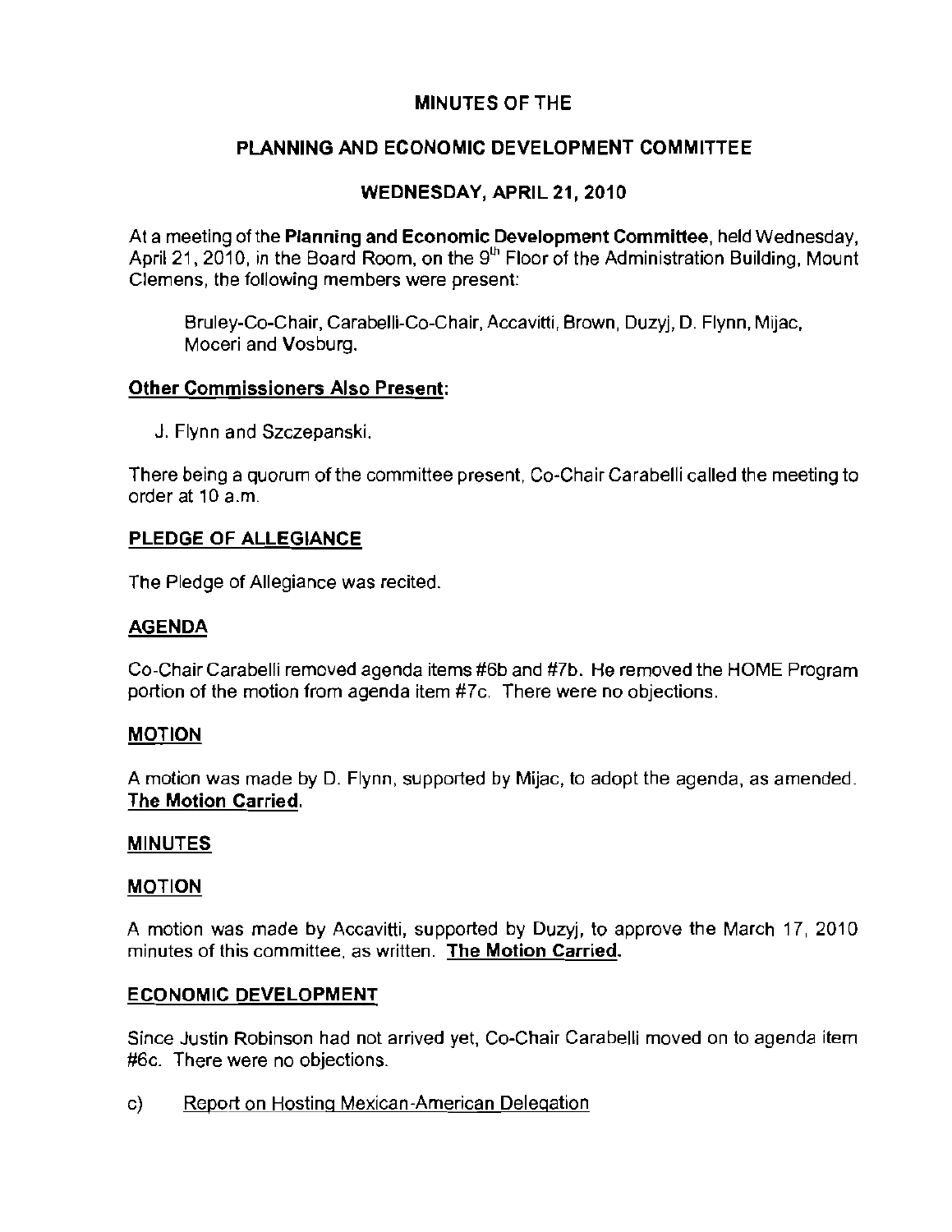Steve Cassin gave an overview of this request.

The following commissioners spoke: Bruley and Vosburg.

**After discussion, the following action was taken:** 

## COMMITTEE RECOMMENDATION - MOTION

A MOTION WAS MADE BY VOSBURG, SUPPORTED BY D. FLYNN, TO RECOMMEND THAT THE BOARD OF COMMISSIONERS APPROVE HOSTING A RECEPTION FOR MEXICAN AND MEXICAN-AMERICAN BUSINESS LEADERS IN COOPERATION WITH THE CONSULATE OF MEXICO ON JULY 2,2010. THE MOTION CARRIED.

Co-Chair Carabelli moved back to agenda item #6a.

a) Report on China Trade Mission

Justin Robinson provided an overview of the recent economic development trip to China which occurred March  $26<sup>th</sup>$  through April  $5<sup>th</sup>$ . He recapped past activity that occurred from the November trip to China. He spoke mostly on the mission of this trip, meetings that **occurred, new relationships that were established and potential opportunities as a** result of this trip.

## MOTION

A motion was made by Moceri, supported by Duzyj, to receive and file the update report on the China trade mission. The Motion Carried.

## COMMUNITY DEVELOPMENT

a) Status Report on Neighborhood Stabilization Program (NSP)

Mike Rozny gave a PowerPoint presentation entitled, NSP Status Update.

#### MOTION

A motion was made by Accavitti, supported by Moceri, to receive and file the status report on the Neighborhood Stabilization Program.

The following commissioners spoke: Duzyj, Brown, J. Flynn and Carabelli.

Co-Chair Carabelli cailed for a vote on the motion and The Motion Carried.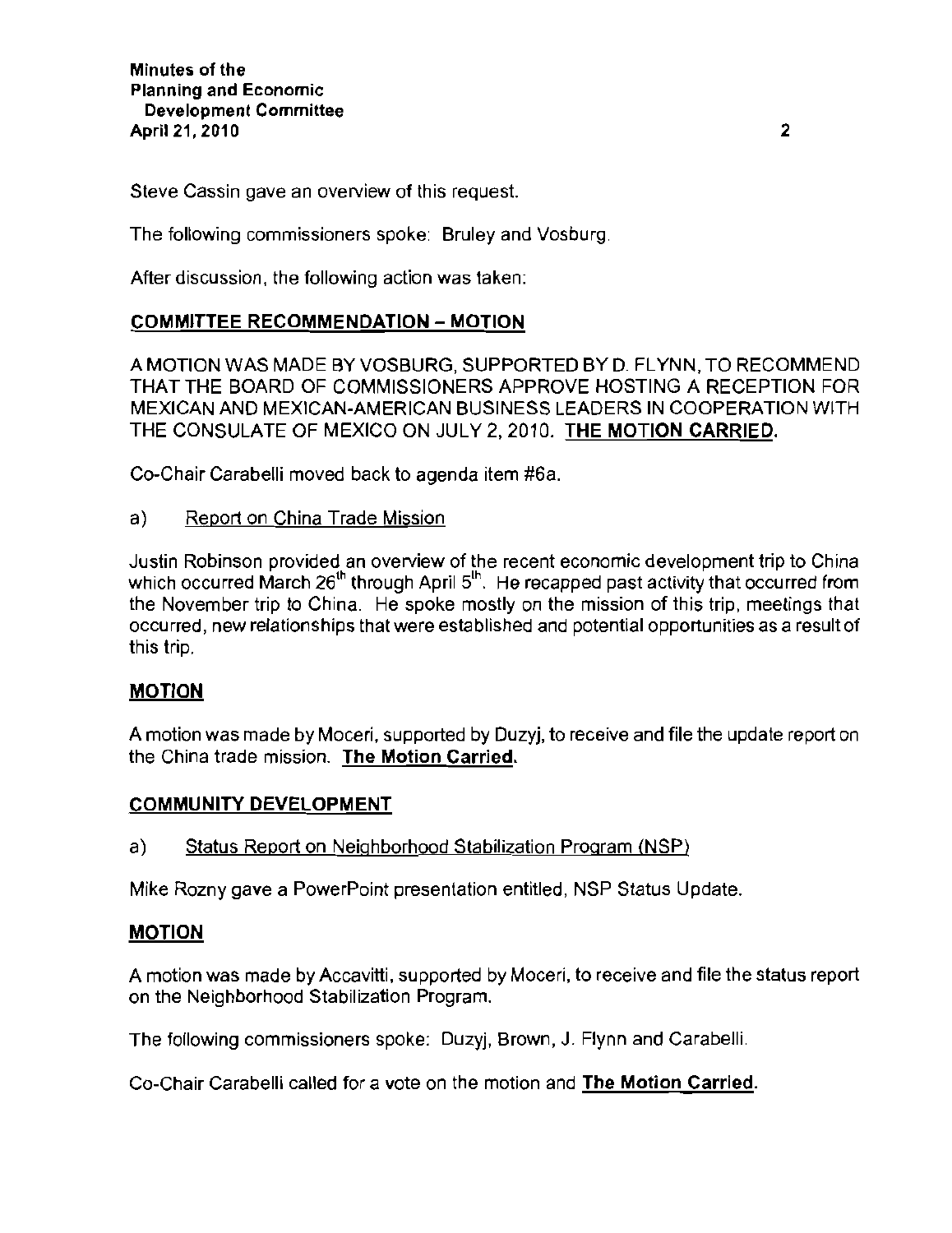c) Authorization to Modify Developer Contracts for the HOME Program Neighborhood **Stabilization Program** 

Note: Under adoption of today's agenda, Co-Chair Carabelli removed the HOME Program portion **from the motion.** 

# **COMMITTEE RECOMMENDATION - MOTION**

A MOTION WAS MADE BY MIJAC, SUPPORTED BY MOCERI, **TO** RECOMMEND THAT THE BOARD OF COMMISSIONERS AUTHORIZE THE PLANNING AND ECONOMIC DEVELOPMENT DEPARTMENT TO INCREASE AND EXTEND DEVELOPER CONTRACTS FOR VERY-LOW-INCOME HOUSING IN THE NEIGHBORHOOD STABILIZATION PROGRAM (NSP) TO MODERATE AND MIDDLE-INCOME HOUSING IN THE NSP IN ORDER TO MEET COMMITMENT DEADLINES. **THE MOTION CARRIED.** 

### **COMMUNITY PLANNING**

a) Update on County-wide Trail Program

Co-Chair Bruley indicated that John Crumm was attending a meeting at Selfridge ANG **Base.** 

Co-Chair Bruley reported that they met with the communities, and the bike path route has been established. The Air Force Base, through the military, is in favor of having the bike path go along the coast and out into the lake. They are **in** the process of establishing a lease with the Air Force Base and the military. He reported that they requested to get additional federal money and the grant application can be turned in on August 1<sup>st</sup> to the Natural Resources Commission; they have about \$30 million available for projects in **Michigan. He invited commissioners to attend a meeting that will be held on the 28lh with the communities. He noted that after that meeting, they will need to come up with other**  ideas on how to get this project funded.

#### **MOTION**

A motion was made by Vosburg, supported by Brown, to receive and file the report on the County-wide Trail Master Plan.

The following commissioners spoke: Vosburg, Bruley and Carabelli.

Co-Chair Carabelli called for a vote on the motion and **The Motion Carried.** 

#### **ENVIRONMENTAL**

a) Report on Environmental Grant Activity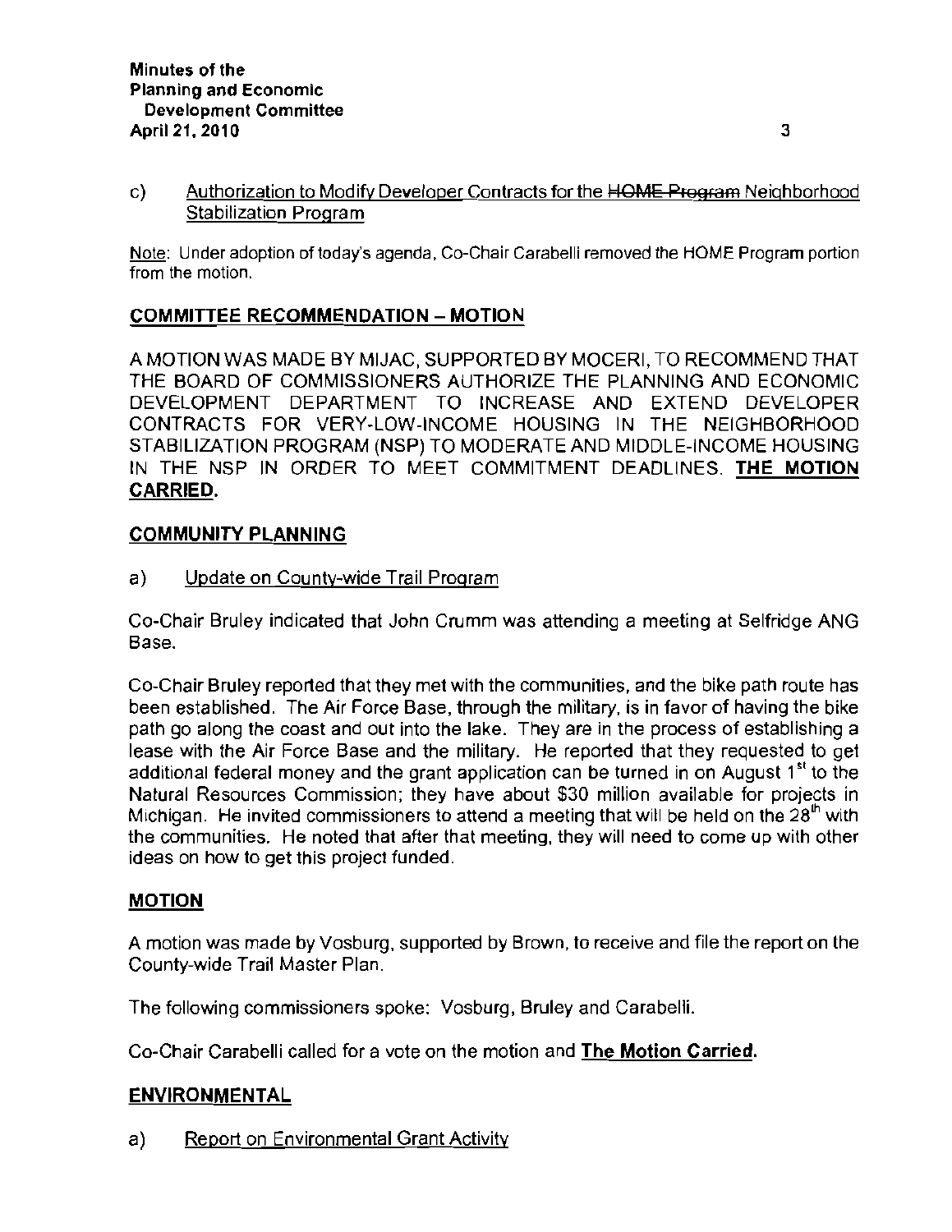**Gerard Santoro gave a PowerPoint presentation which consisted of a spreadsheet listing ongoing activities. The list was broke down into several highlighted areas.** 

## **MOTION**

A motion was made by Moceri, supported by Vosburg, to receive and file the report on **environmental grant activity.** 

The following commissioners spoke: J. Flynn and Duzyj.

Co-Chair Carabelli called for a vote on the motion and The **Motion** Carried,

### **MARKETING & PROMOTION**

No report.

### **TOURISM**

No report.

#### **ADMINISTRATIVE**

**a) Update on Economic Development Specialist Positions** 

Steve Cassin gave an update on each of the following positions: 1) Lake St. Clair Economic Development Specialist; 2) Economic Development Defense Specialist and 3) Agricultural and Food Specialist.

#### **MOTION**

**A motion was made by Moceri, supported by Brown, to receive and file the update report on the Economic Development Specialist positions.** 

**The following commissioners spoke: Carabelli, Brown and Bruley.** 

**Co-Chair Carabelli called for a vote on the motion and The Motion Carried.** 

b) Reguest Sharing of Personnel with Library

**Co-Chair Bruley gave an overview of this request.** 

#### **MOTION**

A motion was made by Moceri, supported by Mijac, to concur with the request from the